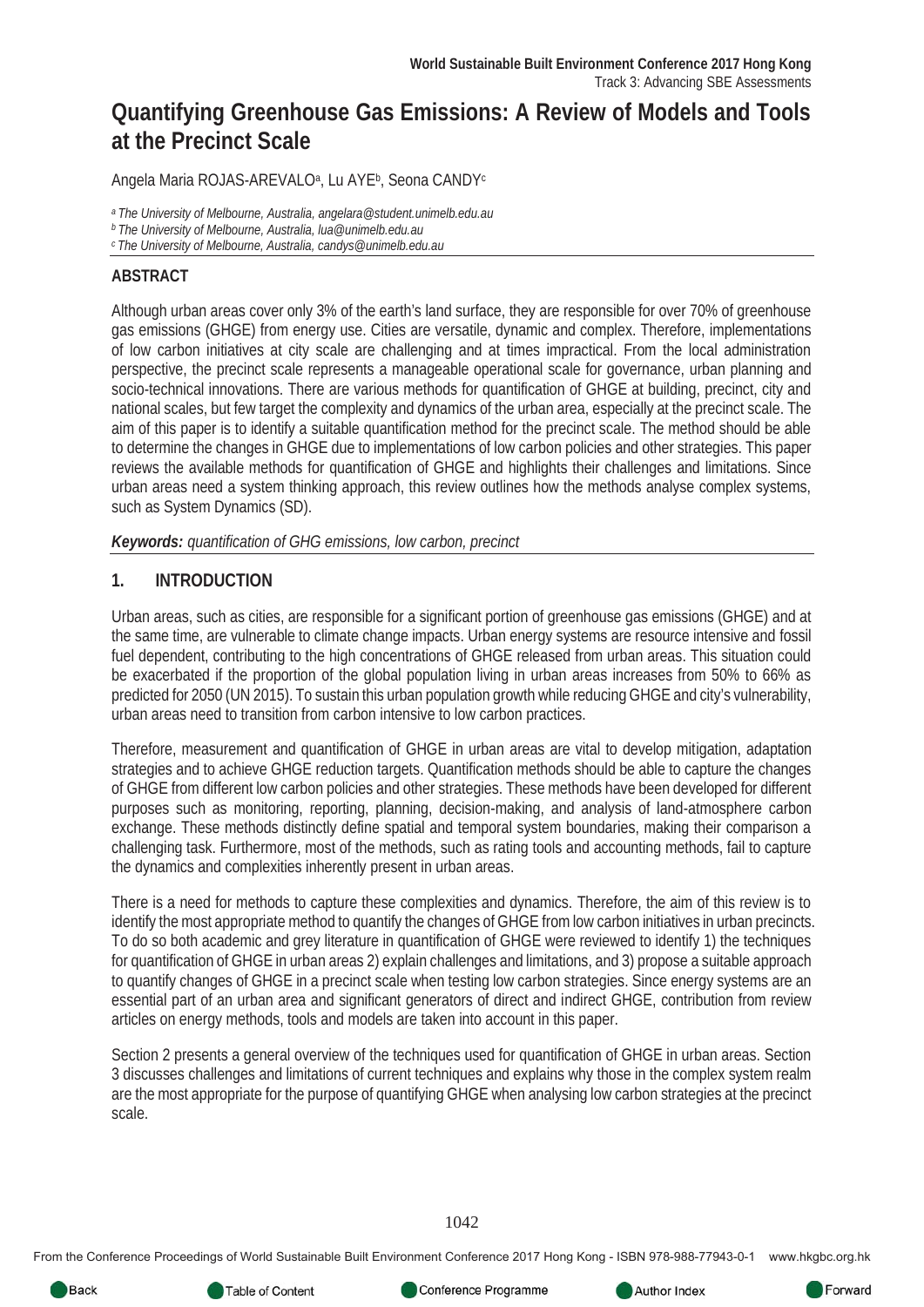#### **2. QUANTIFICATION OF GHGE IN URBAN AREAS**

#### **2.1 Complexity, dynamics and scale considerations**

Cities have extensive mixed land use areas with distinct characteristics and infrastructures of provision, governed by different authorities and accommodate diverse occupant profiles. Cities and, in general, urban areas should be regarded as complex systems. They are also dynamic. Their dynamics link to different rates of changes of their subsystems, for instance slow land use change compared to fast transport of goods (Simmonds et al. 2013).

These intertwined relationships and different rates of change clearly intensify the implementation challenges for low carbon strategies at a country or city scale. A precinct or neighbourhood, however, represents a more manageable scale (Rauland 2013). In precincts, likeminded communities might easily engage and collaborate with initiatives. Also, a precinct represents an operational unit where low carbon strategies can be developed accordingly to the site characteristics and requirements, taking into account the physical and socio-economic relationships even outside its immediate boundaries. This review investigates different types of quantification of GHGE but focus the analysis at the precinct scale since the idea of targeting an intermediate scale, between the city and the individual building, to implement low carbon initiatives.

#### **2.2 Methods**

Quantification methods are developed for reporting, rating, decision-making, design and urban planning, and policy making purposes. In general, urban GHGE quantification methods can be classified as top down, bottom-up or hybrid (Ou 2012; van Vuuren et al. 2009). The characteristics and limitations of these three main approaches have been reviewed before by other authors. This review investigates at more specific models and tools (e.g. bottomup building stocks).

Different international protocols and standards, developed for the quantification of GHGE since the late 1980's, follow a top-down approach, using econometric models and accounting methods at macro scales. The top-down quantification of GHGE using econometric models emphasizes the analysis on market processes by studying the economy of a country as a whole. This type of approach overlooks sociotechnical detail, it is static and uses highly aggregated historical data.

On the other hand, bottom-up methods look at individual technologies or energy consumption in houses and extrapolate them to the regional or national scale. They use statistical or engineering methods. While these methods capture sociotechnical and other details (e.g. building physics), they overlook their relationship with the economy. Although both methods, top-down and bottom-up, have different applicability, they can be combined to take a hybrid approach.

There are more comprehensive models that take the sustainability triple bottom line perspective, assessing not only GHGE but also other environmental and socio-economic impacts. They use geographical information systems (GIS), optimization algorithms and scenario analysis. These types of models are mostly used by the design and urban planning sectors for decision-making at early stages of a project.

The typical spatial scales used for quantification are building (micro), neighbourhood (local) or city/country (macro) scales. At micro scale (building), the most common and accepted approach for environmental impacts is Life Cycle Assessment (LCA). LCAs can include energy and/or greenhouse gas (GHG) analysis, life cycle eco-footprint, and integrated criteria weighting as part of their methodology (Iwaro et al. 2014). This method has contributed significantly to the analysis of impacts in the built environment.

LCA has also been developed in recent years for local scales. There is sound research on residential configurations and related GHGE (Crawford and Fuller 2011), as well as preliminary work on urban-building life cycle analysis and interactions (Stephan 2013). LCA can incorporate scenario analysis and complement the assessment with GIS techniques. Lotteau et al. (2015) presented a comprehensive review of LCA for local scale. The authors proposed a common definition of a Functional Unit (FU) to improve comparability and analysis. They also claim for a clear contextualization of the neighbourhood and a clear definition of temporal scales to improve decision making.

Another key approach for local scales is the bottom-up building stock models reviewed by Kavgic et al. (2010), where building physics and empirical data can be combined to estimate the energy consumption and related GHGE.

1043

From the Conference Proceedings of World Sustainable Built Environment Conference 2017 Hong Kong - ISBN 978-988-77943-0-1 www.hkgbc.org.hk



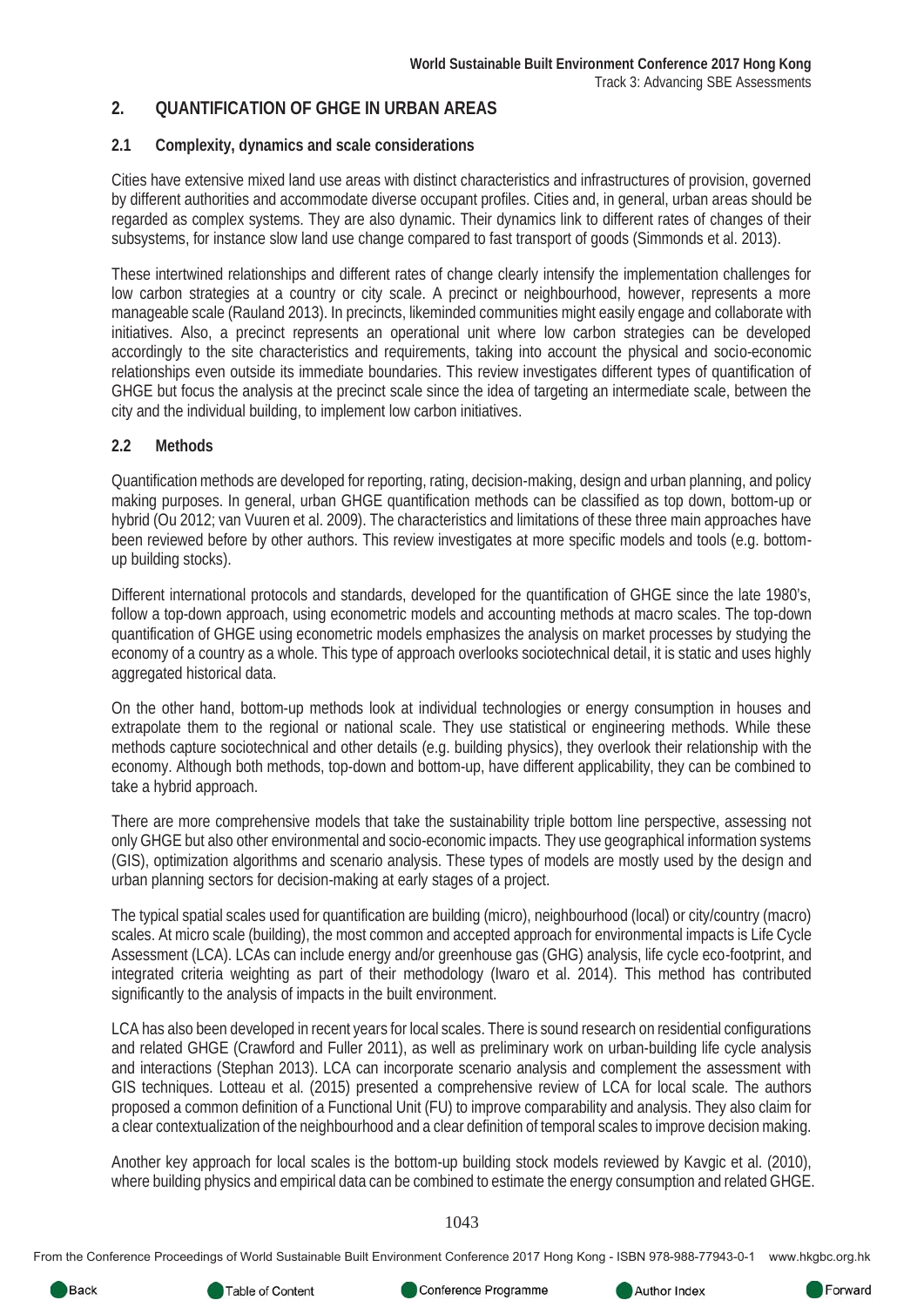The issues including lack of data transparency, data availability and uncertainty related to how society consumes energy and reacts to changes from energy policies were identified.

Local and macro (City) scales can be also analysed with the urban metabolism (UM) methodology (Codoban and Kennedy 2008; Kellett et al. 2013; Kennedy 2011). UM is applied as an accounting method mainly looking at mass balance and "emergy" of a system. Pincetl et al. (2012) presented how UM can be expanded to allow a more comprehensive and integrative assessment by evaluating electricity, water and solid waste flows plus a LCA of the related infrastructure.

Other accounting methods at local and macro scales are: carbon accounting with input-output models (Wiedmann 2009), GHG footprint, GHG inventory analysis (Chester et al. 2014) and protocols, i.e. The Global Protocol for Community Scale (WRI 2014). These accounting methods of material and energy flows are useful to identify mismatches between demand and supply but they take a static approach.

Allegrini et al. (2015) present a review for the design and planning of district-scale energy systems, highlighting the need for simpler decision making tools, holistic approaches and the opportunity to integrate different models. For decision making and urban planning at this scale, the use of urban simulation models (Rager et al. 2013; Waddell 2002), survey data analysis (Newman and Kenworthy 1989), and material flow (Goldstein et al. 2013), are the most common methods.

All methods described so far are still considering urban areas as static systems. System thinking (ST) is potentially the most convenient perspective that addresses urban areas as complex systems as it is focused on the entire system as a whole, while also accounting for its components and subsystems and how they interact with each other (Waltner-Toews et al. 2008).

However, ST ignores the main relationships with the outside boundary of the system under study. Methods for modelling complex systems following the ST perspective such as System Dynamics (SD) (Feng 2013; Wang et al. 2012), Cellular Automata (CA), and Agent Based Modelling (ABM) (Aschwanden et al. 2012; Natarajan et al. 2011) have the potential to better capture the characteristic features of urban areas.

#### **2.3 Models and tools**

A selection of few representative tools is described in this subsection. In general, models and tools for quantification of GHGE build upon one or more methods described before. Rauland (2013) presented a review of typical tools used at precinct scale, including the designing tools eTool and CCap. These tools include quantification of GHGE among other performance metrics for decision making at design stages, but they do not take into account all the subsystems present within an urban ecosystem. The review highlighted the need for a precinct scale GHGE framework using LCA to calculate embodied and operational emissions.

Alternatively, the Australian Stocks and Flows Framework (ASFF) was developed by CSIRO to deal with the processes that support economic and social activities and describe them in dynamic and in physical terms (Turner 2011). ASFF describes the biophysical Australian environment combining different methods such as LCA, and metabolism-based such as mass-flow analysis. All methods are linked as calculators using nationwide databases and simulation processes that complement the analysis tool using what-if scenarios. It is a powerful and comprehensive framework for national and regional scales, but it lacks the finer data resolution needed at the precinct scale.

The urban planning tool, Integrated Resource Management (IRM), is a complex excel spreadsheet (Birch et al. 2013) used as a guidance tool for sustainable urban design and planning. It offers a common framework where urban designers and technical teams can design processes to capture key performance indicators (Page et al. 2008), but they do not capture the urban ecosystem dynamics.

MUtopia is a simulation tool for engineering sustainable systems in local scale. This platform integrates areas such as energy, water supply, waste and transport through spatial data infrastructure. The platform allows testing different scenarios including impacts in GHGE from distributed infrastructure of water or energy supply (Bishop et al. 2008). However, the results are limited due to the assumptions made to simplify the models (Ngo et al. 2014).

#### 1044

From the Conference Proceedings of World Sustainable Built Environment Conference 2017 Hong Kong - ISBN 978-988-77943-0-1 www.hkgbc.org.hk



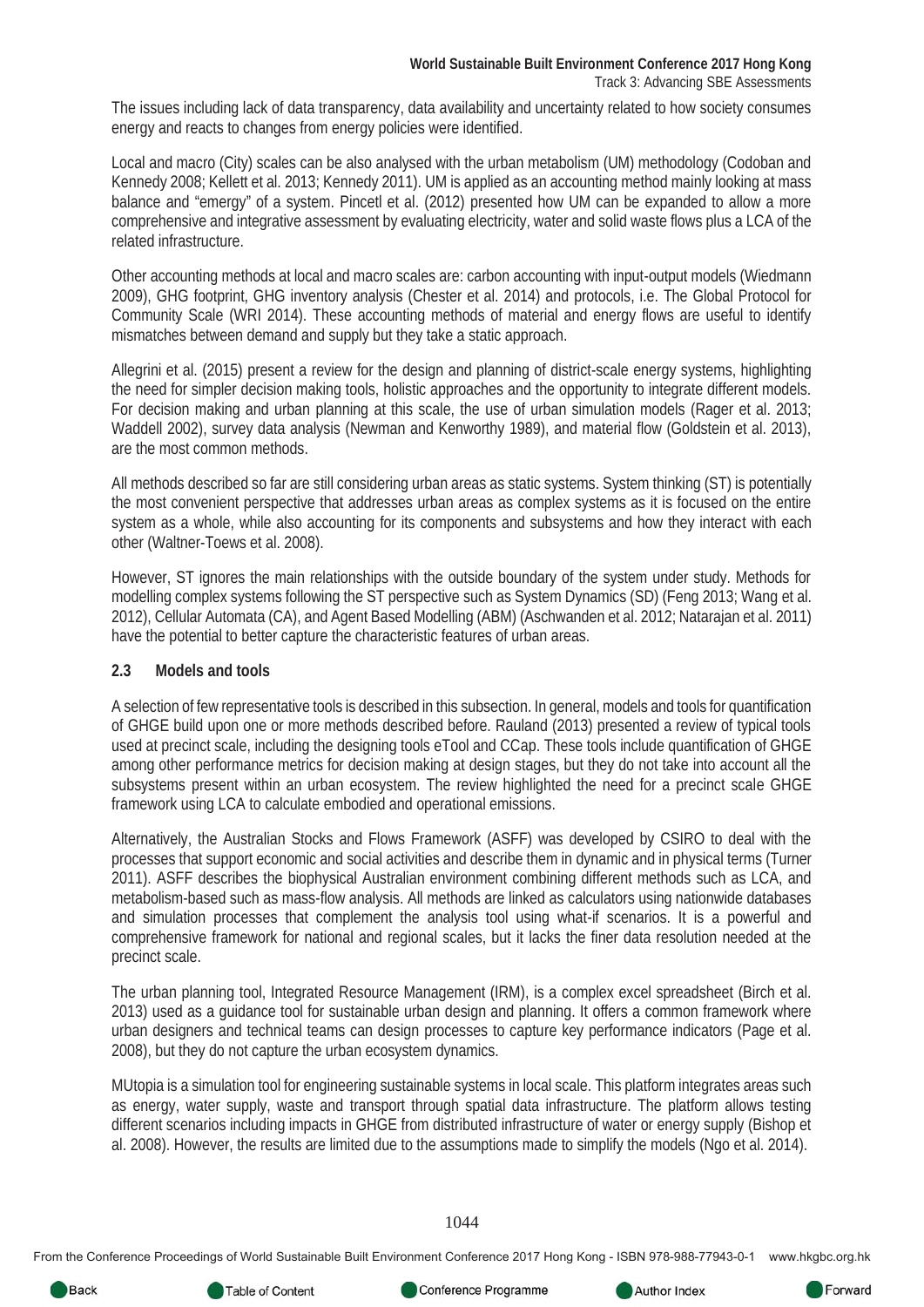UrbanSim is a simulation software tool for urban planning. It assesses the impacts of infrastructure within a metropolitan area by integrating the interactions and approximating the dynamics between land use, transportation, the economy and the environment. UrbanSim is the only tool within this selection that uses ABM, a method from the complex systems realm. It is a powerful open source simulation tool for local scale, but it lacks the integration of other infrastructures of service such as water, waste, and electricity.

#### **3. DISCUSSION**

This section describes the limitations and challenges of the methods and tools reviewed, describing a suitable GHGE quantification approach at the precinct scale.

#### **3.1. Limitations and challenges**

All the methods reviewed define different system boundaries, functional units, spatial and temporal scales for analysis, making their comparison challenging. Methods, such as carbon accounting, usually follow a top-down approach, and long temporal and broad spatial scales hindering the identification of potential opportunities to reduce GHGE at the precinct scale. Moreover, reporting and accounting methods are static and do not have the capacity to test future scenarios, diminishing their ability to analyse different policies or interventions.

Most of the methods limit their quantification to operational impacts, while there is a need for tools able to assess operational and embodied impacts simultaneously (Newton 2013). Linked to the need for embodied impact data, is the need for finer data resolution in order to capture the complexity of urban ecosystems. However, balancing complexity and computing costs with accuracy represents a challenging task. Nevertheless, the most important limitation for any method is the availability of representative, complete and consistent data of the urban ecosystem under study.

Also, methods should include the dynamics related to different rates of change of subsystems, which increase the system complexity and uncertainty. Uncertainty analysis should be performed and used to visualise the evolution of different parameters of an urban area, especially when analysing transitions to low carbon futures.

#### **3.2. Appropriate method**

Embedded systems and processes in precincts, such as the energy system and related GHGE, have all the main characteristics of complex systems, including agents, networks, path-dependency, emergence and co-evolution (Bale et al. 2015). Therefore, complex systems approaches may better represent transitions to low carbon futures than carbon accounting methods. The sustainability transition modelling community uses ABM or SD to simulate and explore socio-technical transitions in the built environment (Li et al. 2015), mostly assessing the energy area and related GHGE.

ABM is well suited to represent a high degree of heterogeneity across entities assuming there is perfect information about the interaction network. However, this level of detail comes at a high computational cost that limits the use of the model for sensitivity analysis for policy making, increases the complexity of understanding the causes of the results (Rahmandad 2008) and relies heavily on data accessibility which in most real world scenarios is unavailable.

In contrast, SD relaxes the level of detail of the entities through aggregation and lends itself to fast scenario analysis, at the cost of losing track of possible metrics. The design choices when modelling with SD should be made to capture the main metrics accurately, ignoring only the ones that are less important for policy making. Also, Discrete Event (DE) modelling can be easily integrated along with SD to model micro level details that do not involve continuous processes, such as traffic flow, and commuting patterns (Borshchev 2004; Zeigler 2000).

The ST perspective, which analyses the whole system, its subsystems and their interactions, is a valid approach to describe complex systems. However, ST ignores the relationships with the outside boundary of the main urban system under study. Therefore, models driven by the ST approach should be expanded to approximate the main relationships of the system with its outside boundary, especially the ones linked to changes of GHGE.

In terms of tools, ASFF and UrbanSim show the potential for coupling modelling methods, a valid option for assessing possible futures in urban ecosystems (Sheridan et al. 2016). Any successful method for quantification of GHGE changes should include features such as coupled modelling and different time delays (e.g. Urbansim),

1045

From the Conference Proceedings of World Sustainable Built Environment Conference 2017 Hong Kong - ISBN 978-988-77943-0-1 www.hkgbc.org.hk

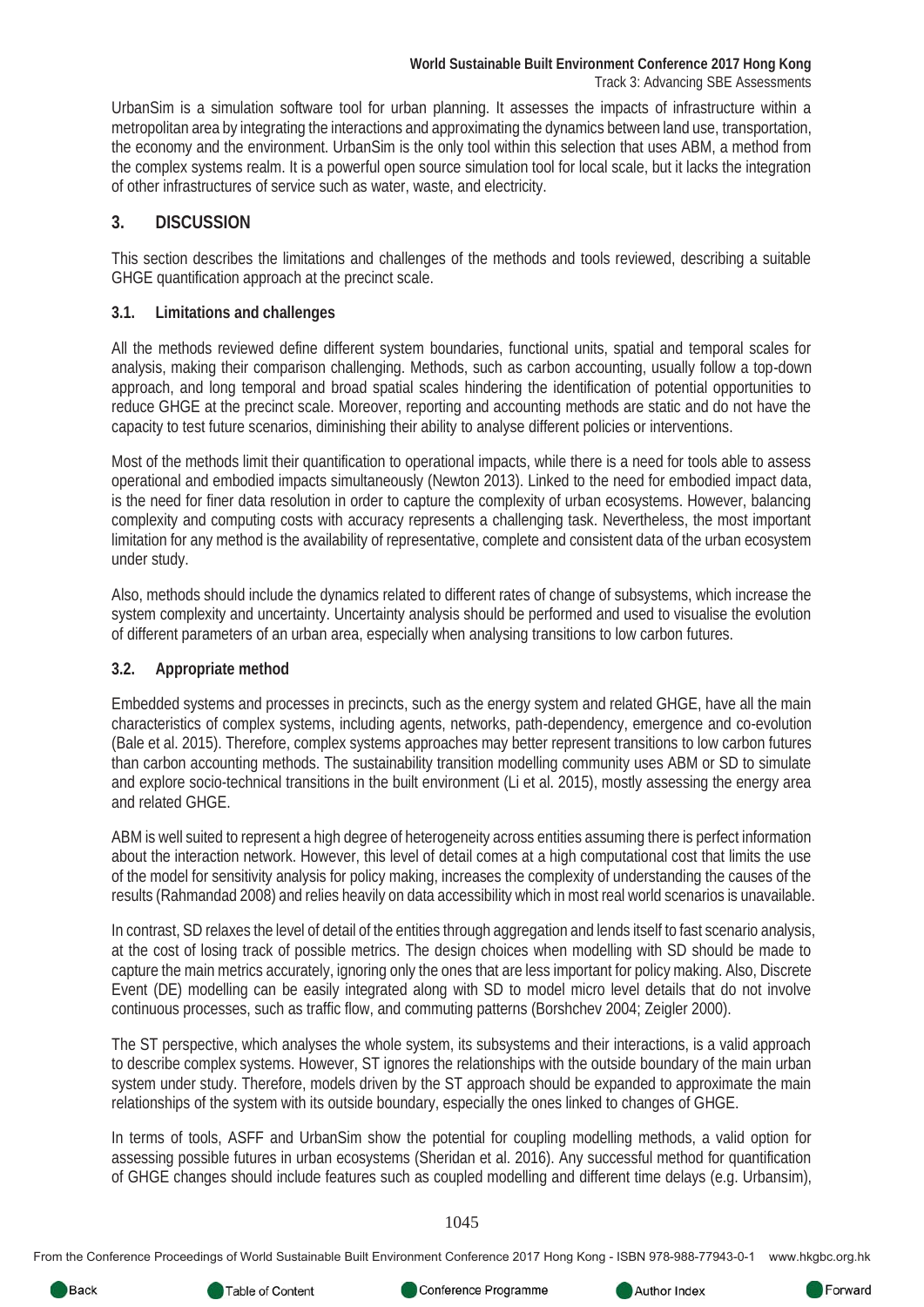to better represent the complexity and dynamics of urban ecosystems. Furthermore, suitable methods should be flexible to include data from low carbon initiatives already applied in other contexts as demonstration projects. This data can be used as inputs of the model to examine GHGE reductions from distributed infrastructures, or other technological scenario adoptions (Mohareb and Kennedy 2014).

Moreover, future transitions to low carbon precincts are uncertain in nature, therefore the use of exploratory modelling and analysis represent an opportunity to discover what could happen (Maier et al. 2016), even if the scenarios are generated externally or strategically for decision making (Börjeson et al. 2006).

#### **4. CONCLUSION**

The methods for quantification of GHGE in urban ecosystems were reviewed. It highlighted the importance of targeting urban areas at the precinct scale when implementing low carbon initiatives; therefore the review includes quantification models and tools at this specific scale. It summarises the limitations and challenges of different methods and suggests that future work on quantification of urban GHGE should use models with the underlying methodologies from complex systems. The analysis of urban areas, regarded as urban ecosystems, could benefit from the systems thinking approach with a multidisciplinary perspective when quantifying GHGE changes. It is also recommended the use of exploratory modelling and analysis. This would assist representing different future pathways of low carbon transitions and accounting with the inherent system uncertainties.

#### **REFERENCES**

- [1] Allegrini, J, Orehounig, K, Mavromatidis, G, Ruesch, F, Dorer, V & Evins, R 2015, 'A review of modelling approaches and tools for the simulation of district-scale energy systems', Renewable and Sustainable Energy Reviews, vol. 52, pp. 1391-404.
- [2] Aschwanden, GD, Wullschleger, T, Müller, H & Schmitt, G 2012, 'Agent based evaluation of dynamic city models: a combination of human decision processes and an emission model for transportation based on acceleration and instantaneous speed', Automation in Construction, vol. 22, pp. 81-9.
- [3] Bale, CS, Varga, L & Foxon, TJ 2015, 'Energy and complexity: New ways forward', Applied Energy, vol. 138, pp. 150-9.
- [4] Baynes, TM & Wiedmann, T 2012, 'General approaches for assessing urban environmental sustainability', Current Opinion in Environmental Sustainability, vol. 4, no. 4, pp. 458-64.
- [5] Börjeson, L, Höjer, M, Dreborg, K-H, Ekvall, T & Finnveden, G 2006, 'Scenario types and techniques: towards a user's guide', Futures, vol. 38, no. 7, pp. 723-39.
- [6] Borshchev, AF, Alexei 2004, 'From system dynamics and discrete event to practical agent based modeling: reasons, techniques, tools', paper presented to Proceedings of the 22nd international conference of the system dynamics society.
- [7] Chester, MV, Sperling, J, Stokes, E, Allenby, B, Kockelman, K, Kennedy, C, Baker, LA, Keirstead, J & Hendrickson, CT 2014, 'Positioning infrastructure and technologies for low-carbon urbanization', Earth's Future, vol. 2, no. 10, pp. 533-47.
- [8] Codoban, N & Kennedy, CA 2008, 'Metabolism of neighborhoods', Journal of urban planning and development, vol. 134, no. 1, pp. 21-31.
- [9] Feng, YC, SQ Zhang, LX 2013, 'System dynamics modeling for urban energy consumption and CO 2 emissions: a case study of Beijing, China', Ecological Modelling, vol. 252, pp. 44-52.
- [10] Goldstein, B, Birkved, M, Quitzau, M-B & Hauschild, M 2013, 'Quantification of urban metabolism through coupling with the life cycle assessment framework: concept development and case study', Environmental Research Letters, vol. 8, no. 3, p. 035024.
- [11] Iwaro, J, Mwasha, A, Williams, RG & Zico, R 2014, 'An Integrated Criteria Weighting Framework for the sustainable performance assessment and design of building envelope', Renewable and Sustainable Energy Reviews, vol. 29, pp. 417-34.
- [12] Kavgic, M, Mavrogianni, A, Mumovic, D, Summerfield, A, Stevanovic, Z & Djurovic-Petrovic, M 2010, 'A review of bottom-up building stock models for energy consumption in the residential sector', Building and Environment, vol. 45, no. 7, pp. 1683-97.
- [13] Kellett, R, Christen, A, Coops, NC, van der Laan, M, Crawford, B, Tooke, TR & Olchovski, I 2013, 'A systems approach to carbon cycling and emissions modeling at an urban neighborhood scale', Landscape and Urban Planning, vol. 110, no. 1, pp. 48-58.

1046

From the Conference Proceedings of World Sustainable Built Environment Conference 2017 Hong Kong - ISBN 978-988-77943-0-1 www.hkgbc.org.hk



Author Index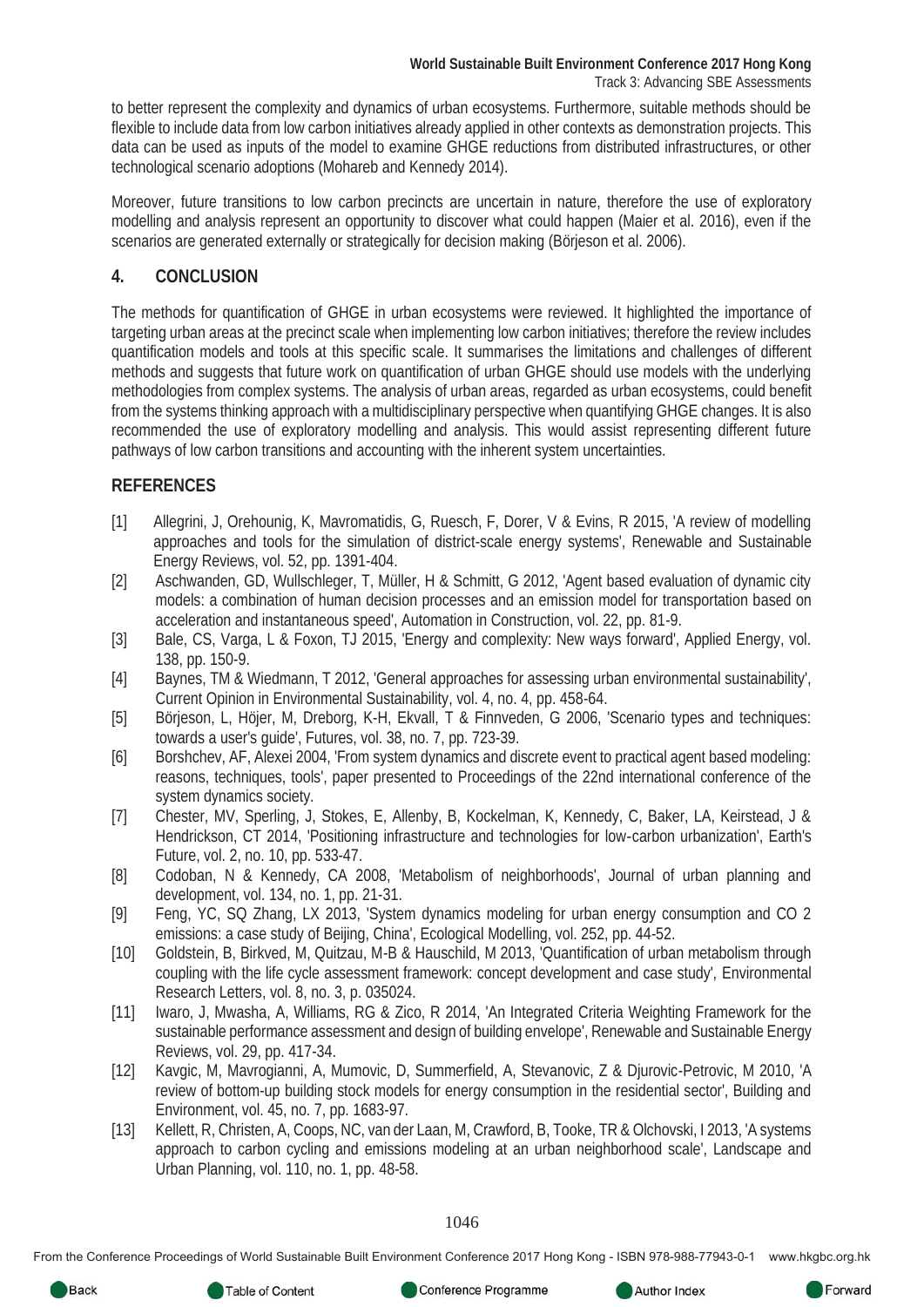- [14] Kennedy, CP, S Bunje, P. 2011, 'The study of urban metabolism and its applications to urban planning and design', Environmental Pollution, vol. 159, no. 8–9, pp. 1965-73.
- [15] Li, F, Trutnevyte, E & Strachan, N 2015, 'A review of socio-technical energy transition (STET) models', Technological Forecasting and Social Change, vol. 100, pp. 290-305.
- [16] Lotteau, M, Loubet, P, Pousse, M, Dufrasnes, E & Sonnemann, G 2015, 'Critical review of life cycle assessment (LCA) for the built environment at the neighborhood scale', Building and Environment, vol. 93, pp. 165-78.
- [17] Maier, H, Guillaume, J, van Delden, H, Riddell, G, Haasnoot, M & Kwakkel, J 2016, 'An uncertain future, deep uncertainty, scenarios, robustness and adaptation: How do they fit together?', Environmental modelling & software, vol. 81, pp. 154-64.
- [18] Mohareb & Kennedy 2012, 'Greenhouse Gas Emission Scenario Modeling for Cities Using the PURGE Model', Journal of Industrial Ecology, vol. 16, no. 6, pp. 875-88.
- [19] Mohareb & Kennedy, C 2014, 'Scenarios of technology adoption towards low-carbon cities', Energy Policy, vol. 66, pp. 685-93.
- [20] Natarajan, S, Padget, J & Elliott, L 2011, 'Modelling UK domestic energy and carbon emissions: an agentbased approach', Energy and Buildings, vol. 43, no. 10, pp. 2602-12.
- [21] Newman, PW & Kenworthy, JR 1989, 'Gasoline consumption and cities: a comparison of US cities with a global survey', Journal of the American Planning Association, vol. 55, no. 1, pp. 24-37.
- [22] Newton, PM, David; Mitchell, John; Plume, Jim; Seo, Seongwon; Roggema, Rob 2013, 'Performance Assessment of Urban Precinct Design'.
- [23] Ngo, T, Aye, L, Arora, M, Mendis, P & Malano, H 2014, 'MUtopia: Platform for envisioning future and transition scenarios of sustainable urban developments'.
- [24] Ou, Y 2012, 'Proposing a Bottom-up End-use Energy Model for Chinese Residential Sector at City-Level', paper presented to PLEA2012-28th Conference, Opportunities, Limits & Needs Towards an environmentally responsible architecture Lima, Perú.
- [25] Page, J, Grange, N & Kirkpatrick, N 2008, '506: The Integrated Resource Management (IRM) model–a guidance tool for sustainable urban design'.
- [26] Pincetl, S, Bunje, P & Holmes, T 2012, 'An expanded urban metabolism method: Toward a systems approach for assessing urban energy processes and causes', Landscape and Urban Planning, vol. 107, no. 3, pp. 193-202.
- [27] Rager, J, Dorsaz, C & Maréchal, F 2013, 'ECOS: Integrated and practical energy planning for new districts', paper presented to 26th International Conference on Efficiency, Cost, Optimization, Simulation and Environmental Impact of Energy.
- [28] Rahmandad, HS, John 2008, 'Heterogeneity and network structure in the dynamics of diffusion: Comparing agent-based and differential equation models', Management Science, vol. 54, no. 5, pp. 998-1014.
- [29] Rauland, V 2013, 'Decarbonising cities: Certifying carbon reduction in urban development'.
- [30] Sheridan, J, Carey, R & Candy, S 2016, What does it take to feed a city? MELBOURNE ' S FOODPRINT, Victorian Eco-innovation Lab, The University of Melbourne.
- [31] Simmonds, D, Waddell, P & Wegener, M 2013, 'Equilibrium versus dynamics in urban modelling', Environment and Planning B: Planning and Design, vol. 40, no. 6, pp. 1051-70.
- [32] Tsolakis, N & Anthopoulos, L 2015, 'Eco-cities: An integrated system dynamics framework and a concise research taxonomy', Sustainable Cities and Society, vol. 17, pp. 1-14.
- [33] Turner, GMH, Robert McInnis, Bertram C. Poldy, Franzi Foran, Barney 2011, 'A tool for strategic biophysical assessment of a national economy – The Australian stocks and flows framework', Environmental modelling & software, vol. 26, no. 9, pp. 1134-49.
- [34] UN 2015, United Nations, Department of Economic and Social Affairs, Population Division.
- [35] van Vuuren, DP, Hoogwijk, M, Barker, T, Riahi, K, Boeters, S, Chateau, J, Scrieciu, S, van Vliet, J, Masui, T & Blok, K 2009, 'Comparison of top-down and bottom-up estimates of sectoral and regional greenhouse gas emission reduction potentials', Energy Policy, vol. 37, no. 12, pp. 5125-39.
- [36] Waddell, PE, D 2002, 'UrbanSim: Modelling Urban Land Development for Land Use', Transportation and Environmental Planning, University of Washington, Seattle.
- [37] Waltner-Toews, D, Kay, JJ & Lister, N-ME 2008, The ecosystem approach: complexity, uncertainty, and managing for sustainability, Columbia University Press.
- [38] Wang, J, Lin, T, Feng, L & Huang, J 2012, 'A System Dynamics Approach for Local Settlement Morphology Planning Based on Household Consumption Carbon Footprint', paper presented to Advanced Materials Research.

1047

From the Conference Proceedings of World Sustainable Built Environment Conference 2017 Hong Kong - ISBN 978-988-77943-0-1 www.hkgbc.org.hk



Author Index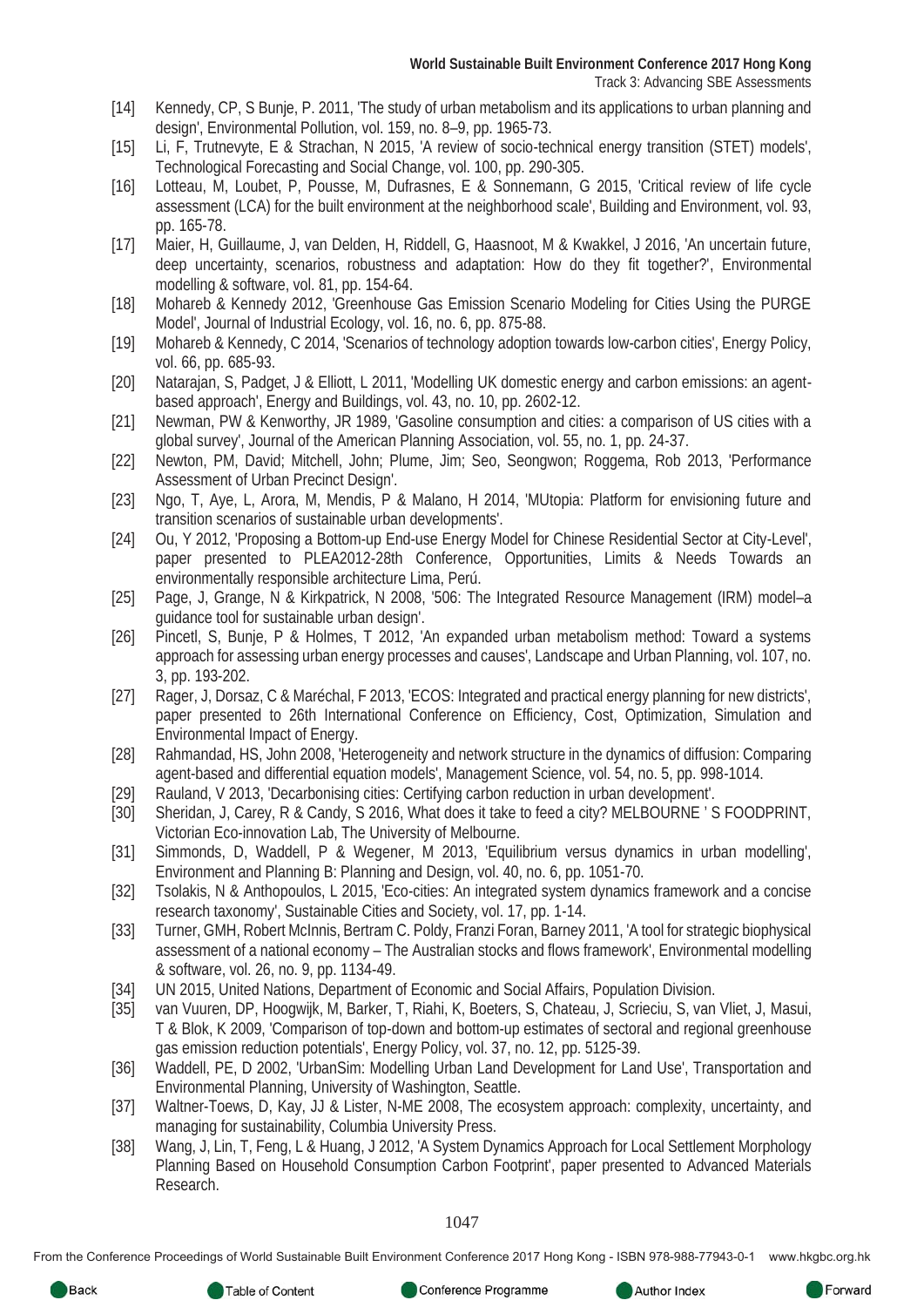- [39] Wiedmann, T 2009, 'A review of recent multi-region input–output models used for consumption-based emission and resource accounting', Ecological Economics, vol. 69, no. 2, pp. 211-22.
- [40] World Urbanization Prospects: The 2014 Revision, (ST/ESA/SER.A/366). Department of Economic and Social Affairs, Population Division, New York City.
- [41] Zeigler, BPP, Herbert Kim, Tag Gon 2000, Theory of modeling and simulation: integrating discrete event and continuous complex dynamic systems, Academic press.

1048

From the Conference Proceedings of World Sustainable Built Environment Conference 2017 Hong Kong - ISBN 978-988-77943-0-1 www.hkgbc.org.hk



Author Index